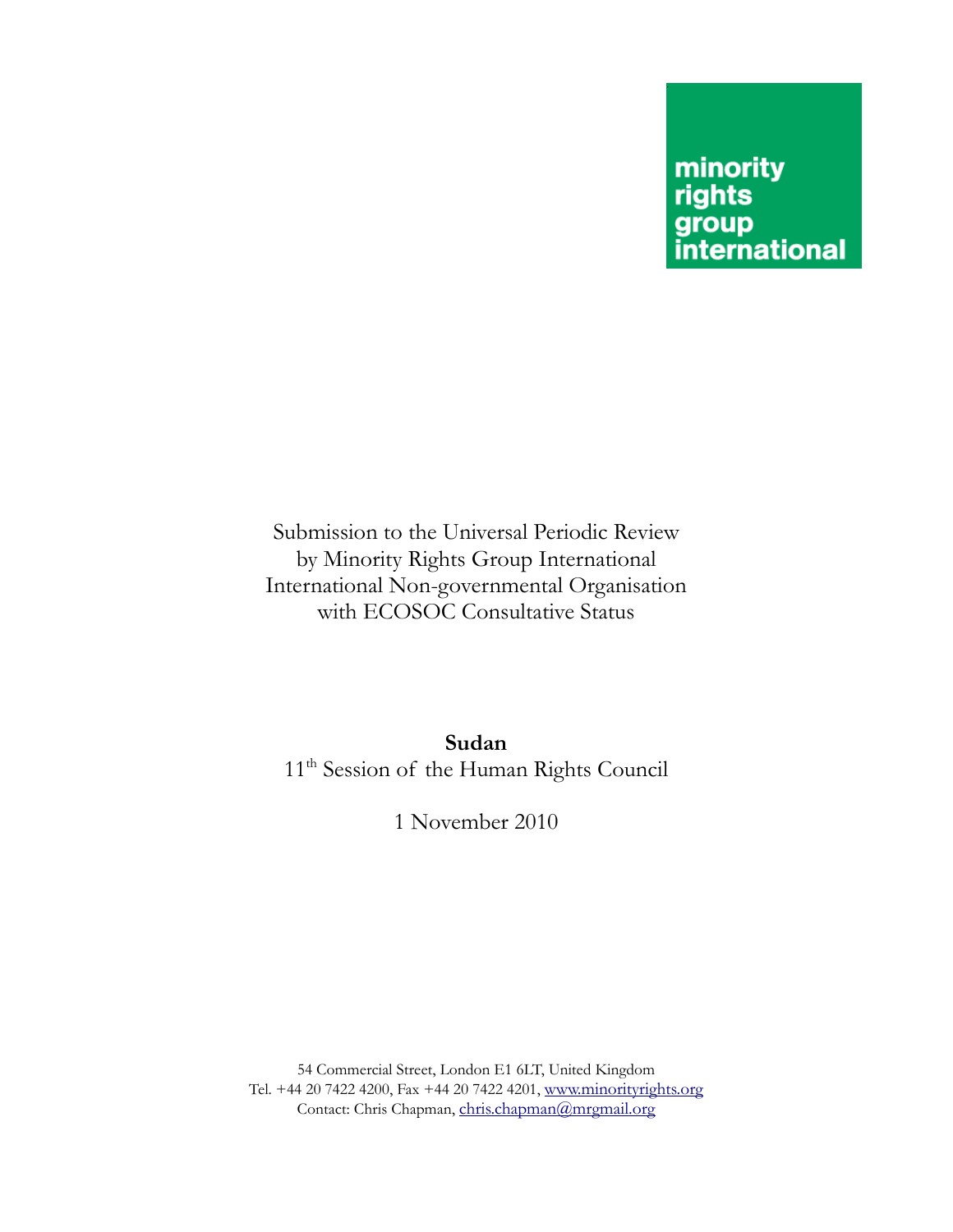## Introduction

This submission will be in two parts; a) concerns regarding the human rights record of the central government of Sudan, or Government of National Unity (GNU); and b) concerns regarding the Government of South Sudan, which has broad powers to govern the South of Sudan under an autonomy arrangement established by the Comprehensive Peace Agreement, signed in Naivasha, Kenya, in 2005. In line with the mandate of MRG, this submission will focus on the rights of minority and indigenous communities in Sudan.

MRG works to secure rights for ethnic, religious and linguistic minorities and indigenous people around the world. It has published "Why a minority rights approach to conflict? The case of Southern Sudan" (2008), "Minority Rights, Early Warning and Conflict Prevention: Lessons from Darfur" (2006), and "Sudan: Conflict and Minorities" (1995). MRG is currently working to promote the capacity of local NGOs to manage conflicts over land, water and cattle between ethnic groups in Jonglei State, South Sudan.

## 1) Government of National Unity

- Right to Life (Art. 3 UDHR, Art. 6 ICCPR; Art. 4, African Charter on Human and People's Rights (ACHPR))
- Freedom from torture or cruel, inhuman or degrading treatment or punishment (Art. 7 ICCPR, Art. 5 UDHR, Art. 5 ACHPR)

In 2010, the African Commission on Human and Peoples' Rights issued a decision in the case of Sudan Human Rights Organisation and Centre on Housing Rights and Evictions / The Sudan. The decision concerned a case brought with regard to violations committed against members of the Fur, Marsalit and Zaghawa ethnic groups in the Darfur region of Sudan, including arbitrary executions, cruel and inhuman treatment, rape, evictions, and destruction of water supplies.

"In the present Communication, the Respondent State and its agents, the Janjawid militia, actively participated in the forced eviction of the civilian population from their homes and villages. It failed to protect the victims against the said violations. The Respondent State, while fighting the armed groups, targeted the civilian population, as part of its counter insurgence strategy. In the opinion of the Commission this kind of treatment was cruel and inhuman and threatened the very essence of human dignity ... the African Commission finds that the Respondent State did not act diligently to protect the civilian population in Darfur against the violations perpetrated by its forces, or by third parties. It failed in its duty to provide immediate remedies to victims. The Commission therefore finds that the Respondent State violated Articles 4 and 5 of the African Charter." (28<sup>th</sup> Activity Report of the African Commission on Human and People's Rights, paras 164 and 168).

**Recommendation:** the GNU should fully implement the decision of the African Commission on Human and People's Rights, including an effective official investigation of the abuses, reform of judicial frameworks, and establishment of a national reconciliation forum.

• Right to nationality (Art. 15 UDHR)

MRG registers grave concern at a statement by the Minister for Information of the GNU, broadcast by State media, that Sudanese originating from the South of the country would have no citizenship rights in the North if the South votes for independence in a referendum scheduled for January 2011 ("S. Sudanese risk citizen rights in vote – minister", Reuters, 25/9/2010, http://www.reuters.com/article/idUSTRE68O0P420100925).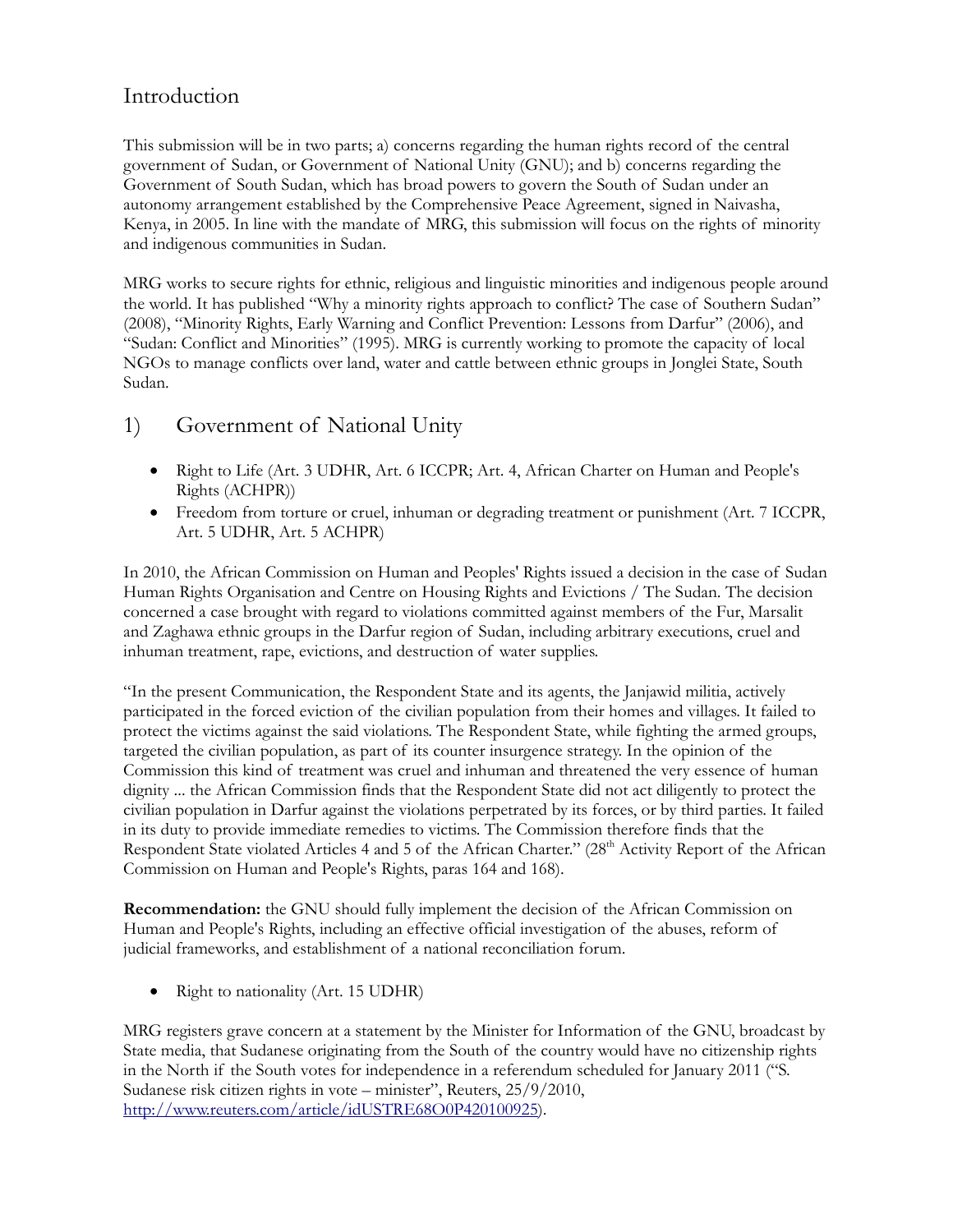MRG asserts that this policy, if implemented, would violate Art. 15 of the Universal Declaration of Human Rights (UDHR), which states that "No one shall be arbitrarily deprived of his nationality nor denied the right to change his nationality". An estimated 1.5 million southerners live in Northern Sudan. Many were born in the North, or were displaced there by war as small children, and have no affective or practical connection to the South.

**Recommendation:** the GNU should refrain from any steps to deny citizenship to Southerners, in case of a vote in favour of independence by the South.

• Right to adequate food (Art. 11, ICESCR; Art. 25, UDHR)

As reported by the Special Rapporteur on the situation of Human Rights in the Sudan, the expulsion by the GNU of international non-governmental relief organisations from Darfur and closure of domestic relief organisations in March 2009 significantly impacted on the enjoyment of the right to food: "Reports were immediately received in Zam Zam IDP camp, North Darfur, of water shortages, delays in food distribution and lack of adequate medical services. In Kerenek, West Darfur, medical services, particularly reproductive health, were seriously affected and, as of May 2009, only one doctor was available to treat more than 35,000 beneficiaries. Difficulties in delivery of humanitarian assistance were also reported in Kalma IDP camp, South Darfur, and in Kass, West Darfur, where gaps were reported in the sectors of water and sanitation, and health services." (Report to the Human Rights Council, June 2009,  $A/HRC/11/14$ ). Subsequently, some of the expelled agencies were allowed to return.

**Recommendation:** the GNU should take all necessary steps to facilitate the legitimate activities of humanitarian agencies providing aid to war-affected communities in Darfur.

• Right to property (Art. 17 UDHR); right to adequate housing (Art. 11 ICESCR)

The Special Rapporteur on the situation of Human Rights in the Sudan has reported on the impact on local communities of the construction of the Merowe hydro-electric dam in Northern State. "The completion of the dam in July 2008 resulted in the forced evictions of at least 10,000 people of the Manasir ethnic community. The submersion of houses and agricultural land between July and September 2008 has created a situation where basic needs are not being met by authorities. The forced evictions will also have a long-term impact on the rights to housing, education, and health." The Special Rapporteur also reported that the government had announced the establishment of a committee to decide on compensation for the displaced, together with an appeal mechanism. (Report to the Human Rights Council, June 2009, A/HRC/11/14, p. 10). However, to date, no information on this committee could be found.

**Recommendation:** the GNU should take steps to establish the promised compensation committee, in consultation with the local communities. The committee should be composed of independent individuals with relevant expertise, and its mandate and workings should be fully transparent. The decisions of the committee should be binding..

• Right to freedom of religion (Art. 18, ICCPR; Art. 18, UDHR)

Although the Comprehensive Peace Agreement decrees that legislative steps will be taken to ensure that shari'a will not apply to non-Muslims in Northern Sudan, the United States Commission on International Religious Freedom reports that "All Sudanese in the North, including Christians and followers of traditional African religions, are subject to shari'a" (Annual Report 2010, p. 141). The report goes on to state that "In the past year, under a 1991 "public order" law that prohibits acting in "a manner contrary to public morality, or wear[ing] an indecent or immoral dress, which causes annoyance to public feeling," dozens of Muslim and Christian women and girls were flogged in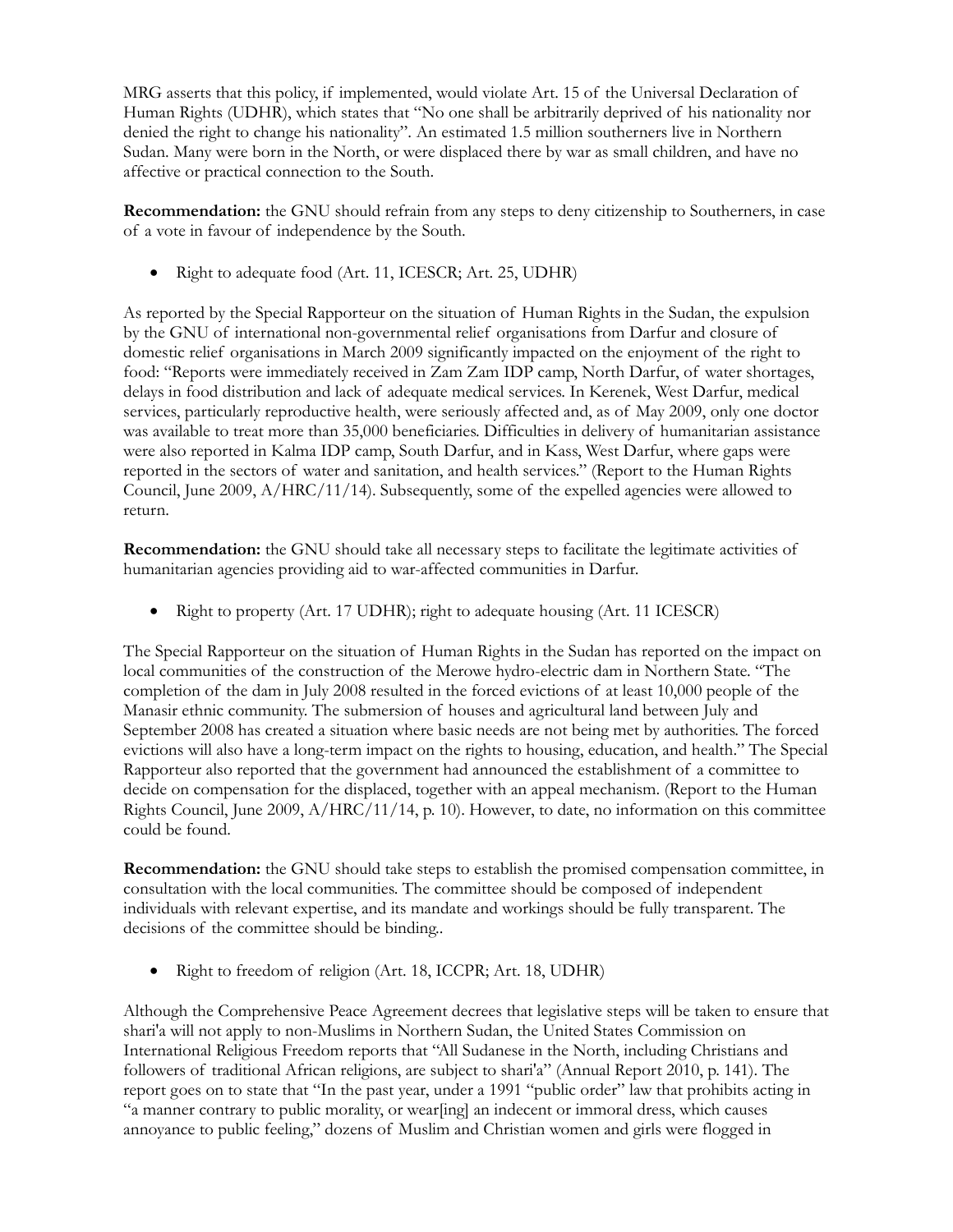Khartoum for indecency. What specifically constitutes immoral dress is not defined and is left to the discretion of arresting officers and prosecuting judges ... In April 2010, during an election campaign rally, President al-Bashir stated that all persons selling and drinking alcohol would be flogged" (p. 142). In addition permits to build churches are "difficult to obtain" while in the case of mosques they are granted routinely; however the Commission does report some limited progress in this area. Proselytism for Islam is allowed, whereas in the case of other religions, it is prohibited (p. 142-143).

**Recommendation:** The GNU should enact legislation to guarantee full religious freedom rights to all in Northern Sudan, with particular mention of exemption from shari'a law of non-Muslims.

## 2) Government of South Sudan

- Right to Life (Art. 3 UDHR, Art. 6 ICCPR, Art. 4 African Charter on Human and People's Rights)
- Right to peace and security (Art. 23, African Charter on Human and Peoples' Rights)

The Special Rapporteur on the situation of Human Rights in the Sudan, in a report to the Human Rights Council in June 2009, stated that "In southern Sudan hundreds of civilians died during armed clashes and inter-tribal cattle raiding. Clashes in Jonglei State throughout March and April 2009 between the Lou Nuer of northern Jonglei and the Murle tribe from the east of the state resulted in several hundred civilian deaths. Local officials reported that more than 5,000 were displaced." The Special Rapporteur stated that "State security forces should have played a more proactive role in protecting civilian life." (A/HRC/11/14).

While it is clear that the state has responsibility to provide a secure environment, the Government of South Sudan has taken an inconsistent approach to the issue; "in attacks and counter-attacks among the Lou Nuer and Murle communities in Jonglei earlier this year, commanders ordered their forces not to intervene in civilian matters. That policy appears to have changed. In September the government deployed hundreds of additional soldiers to Jonglei state following a string of attacks there." ("The Way Forward Ending Human Rights Abuses and Repression across Sudan", Human Rights Watch, October 2009, p.21). The Sudan People's Liberation Army has also been accused of taking a differential approach to ethnic groups in pacification and disarmament exercises, intervening against specific ethnic groups in a more aggressive way, resulting in human rights abuses ("There is No Protection: Insecurity and Human Rights in Southern Sudan", Human Rights Watch, pp. 25-26, October 2009).

**Recommendation:** the government of South Sudan (GoSS) should provide training on human rights for all members of security forces. Abuses by members of security forces should be fully investigated in accordance with international standards of due process. International donors should prioritise financial support and training for police and army in South Sudan. The UN Mission in Sudan should establish outposts in areas where tensions between ethnic groups have been idenitified.

• Right to adequate food (Art. 11, ICESCR; Art. 25, UDHR)

After 30 years of civil war, South Sudan is very far from being self-sufficient in food production. According to the Deputy Head of the United Nations Children's Fund, speaking in November 2009, 1.2 million South Sudanese were in a "serious food insecurity situation" ("Famine and conflict risks confront South Sudan: UN", 8/11/2009, Reliefweb

http://www.reliefweb.int/rw/rwb.nsf/db900sid/RMOI-

7XLM3R?OpenDocument&RSS20&RSS20=FS). Food production has been disrupted by inter-ethnic violence, and two years of poor or badly timed rains; the World Food Programme has organised air drops to isolated communities.

Within this context, it is of grave concern that the Government of South Sudan has signed a lease of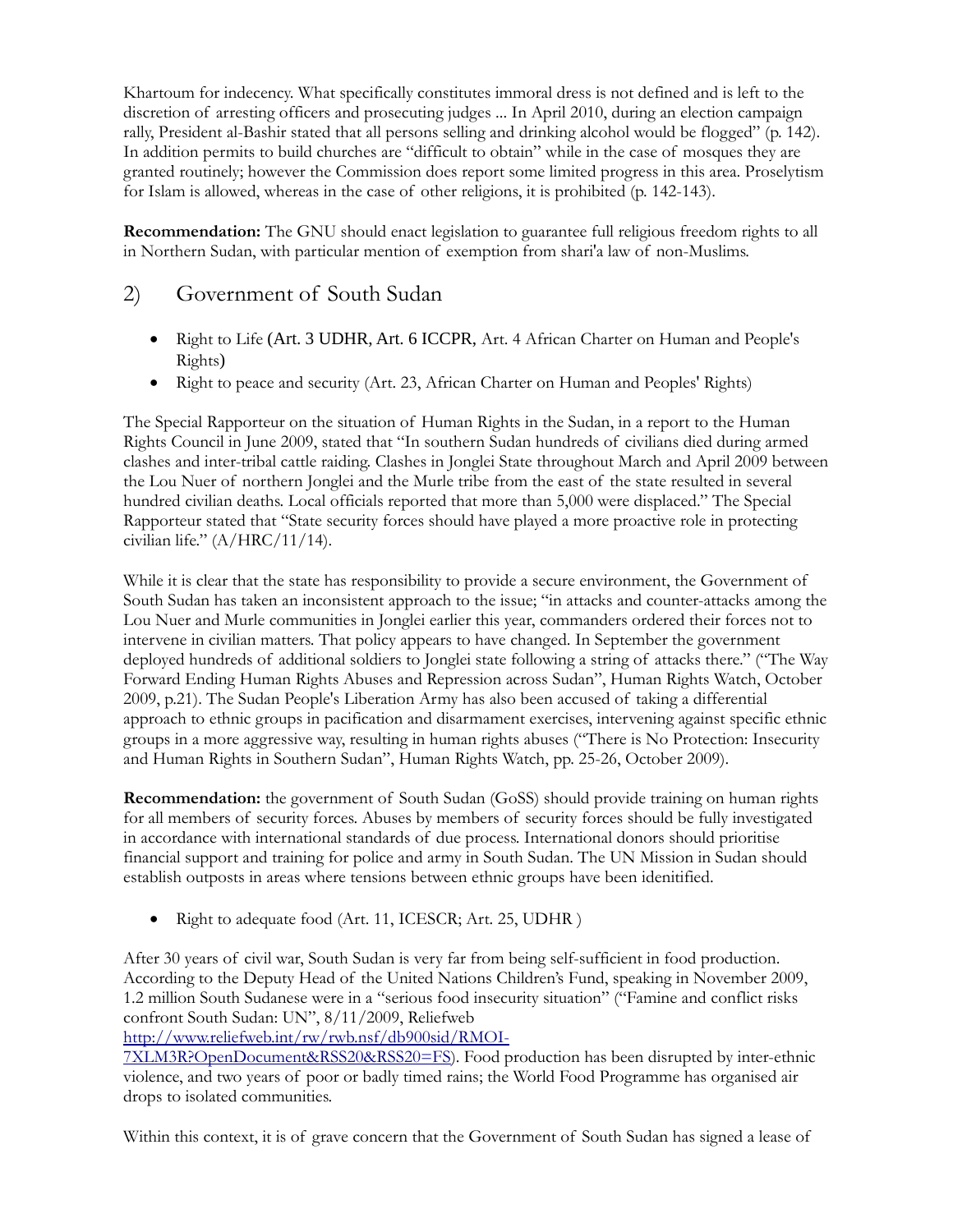16,800 square kilometres of land in Jonglei State to a United Arab Emirates company, Al Ain National Wildlife. ("An Odd Deal over Land", 9/7/2009, The Economist). The land, which could be used to grow food for local consumption, is to be used to build hotels and safari camps.

The arrangement also gives rise to concerns with regard to the right to property (Art. 17 UDHR); this vast tract of land is in an area which, like most of South Sudan, is inhabited by ethnic groups who, in many cases, exercise a collective, customary form of ownership of land, without formalised legal title.

**Recommendation:** The South Sudan Land Commission should fully investigate the Al Ain transaction, including an analysis of the ownership (either formal or customary) of the land concerned. Communities / individuals found to have been expropriated should be fully compensated with land of equal value. Negotiations with Al Ain should be held to explore possibilities for transferring some/all of the land to agriculture use, favouring crops for sale on the local market and employing local labour.

*This submission has been has been produced with the financial assistance of the European Union and Ireland Aid. Its*  contents are sole responsibility of MRG and can under no circumstances be regarded as reflecting the position of the *European Union or Ireland Aid.*